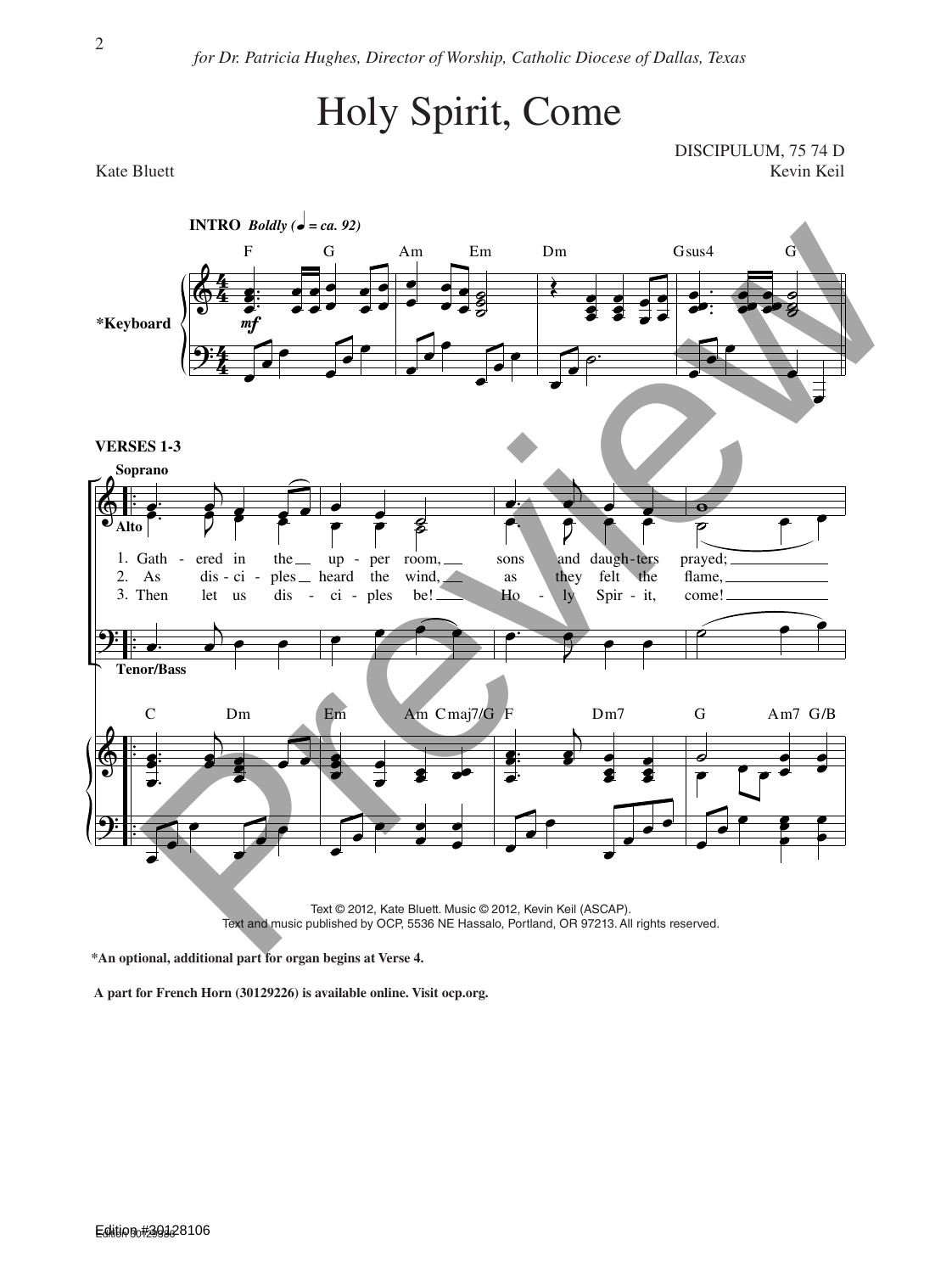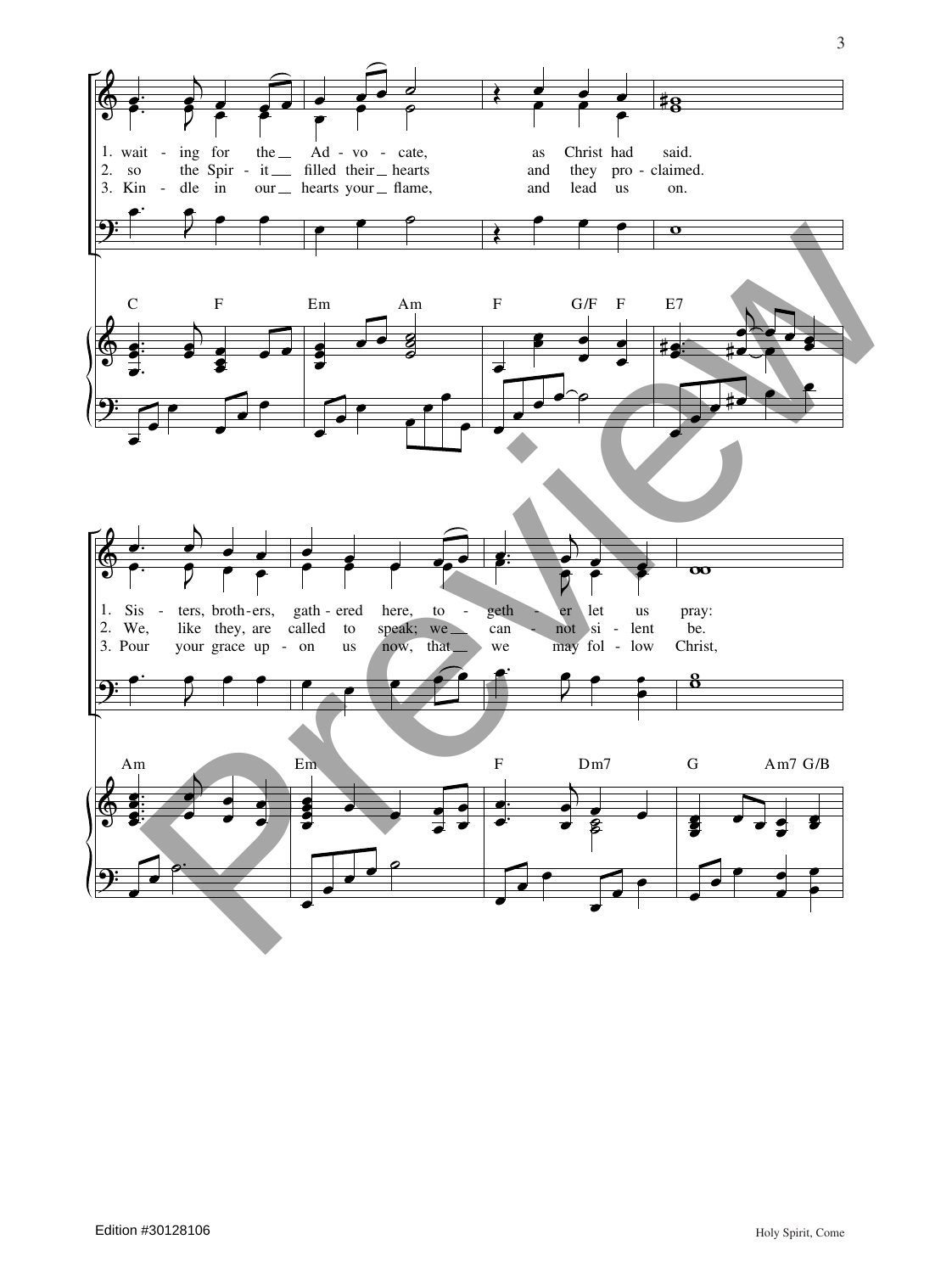





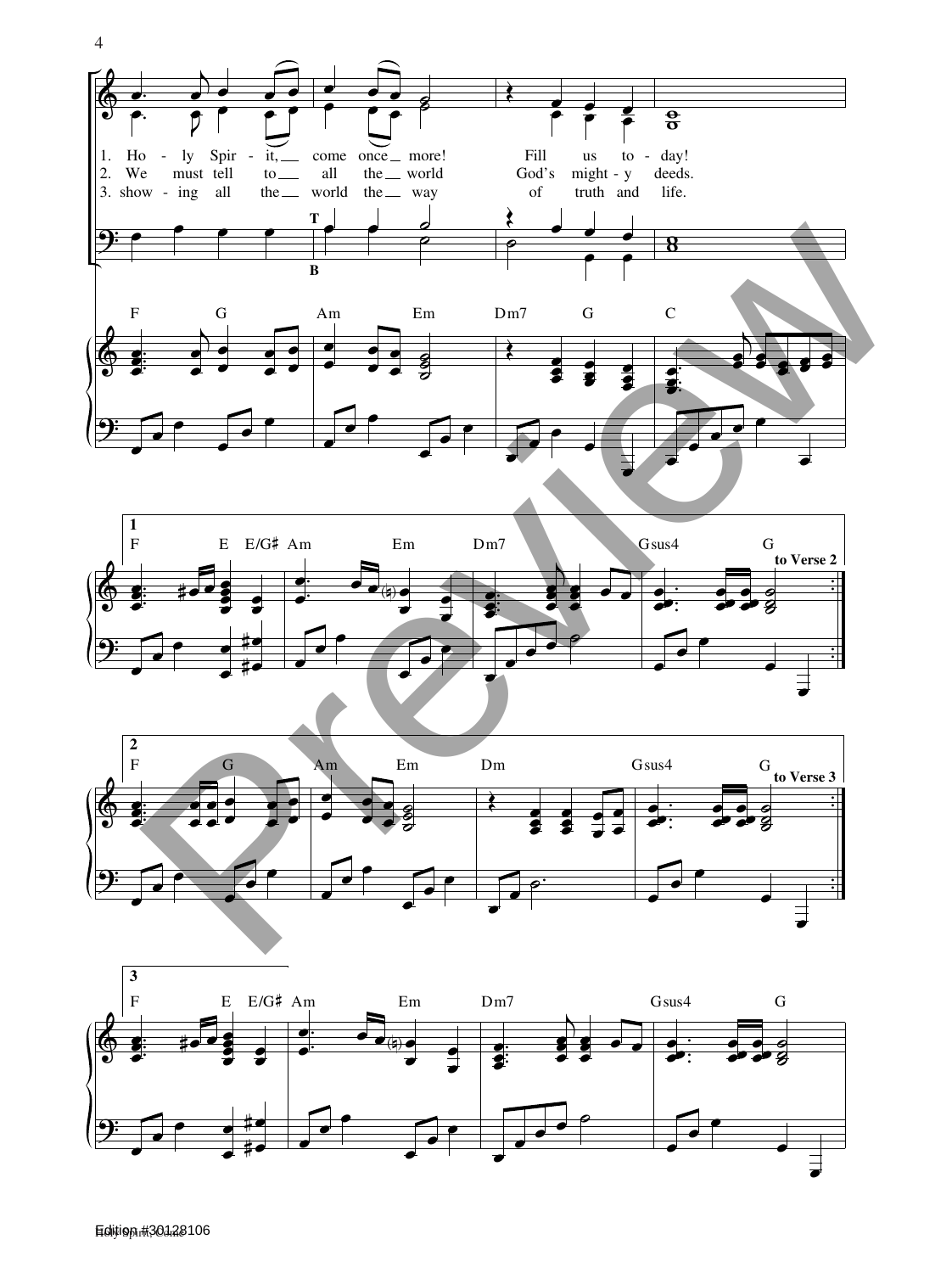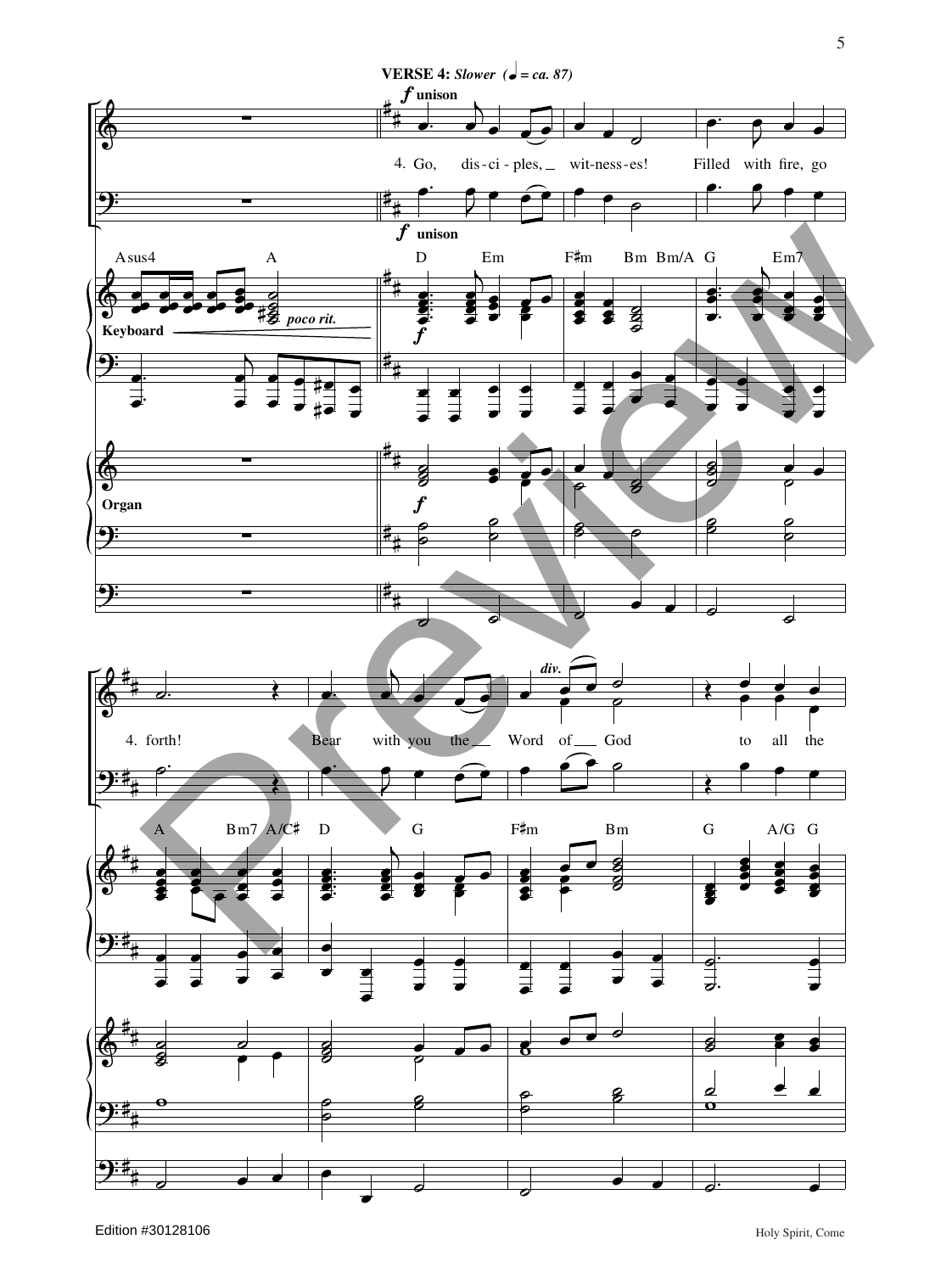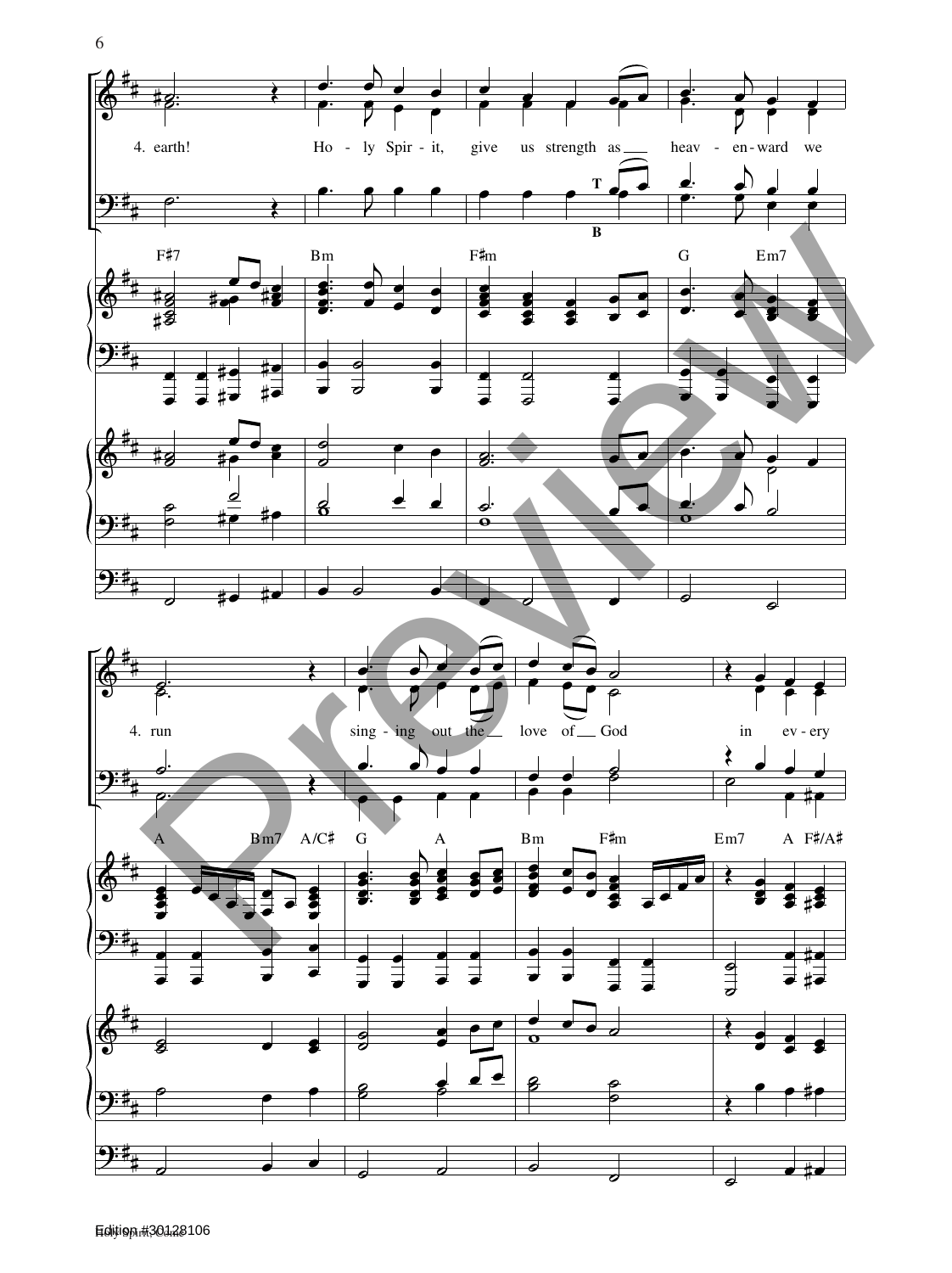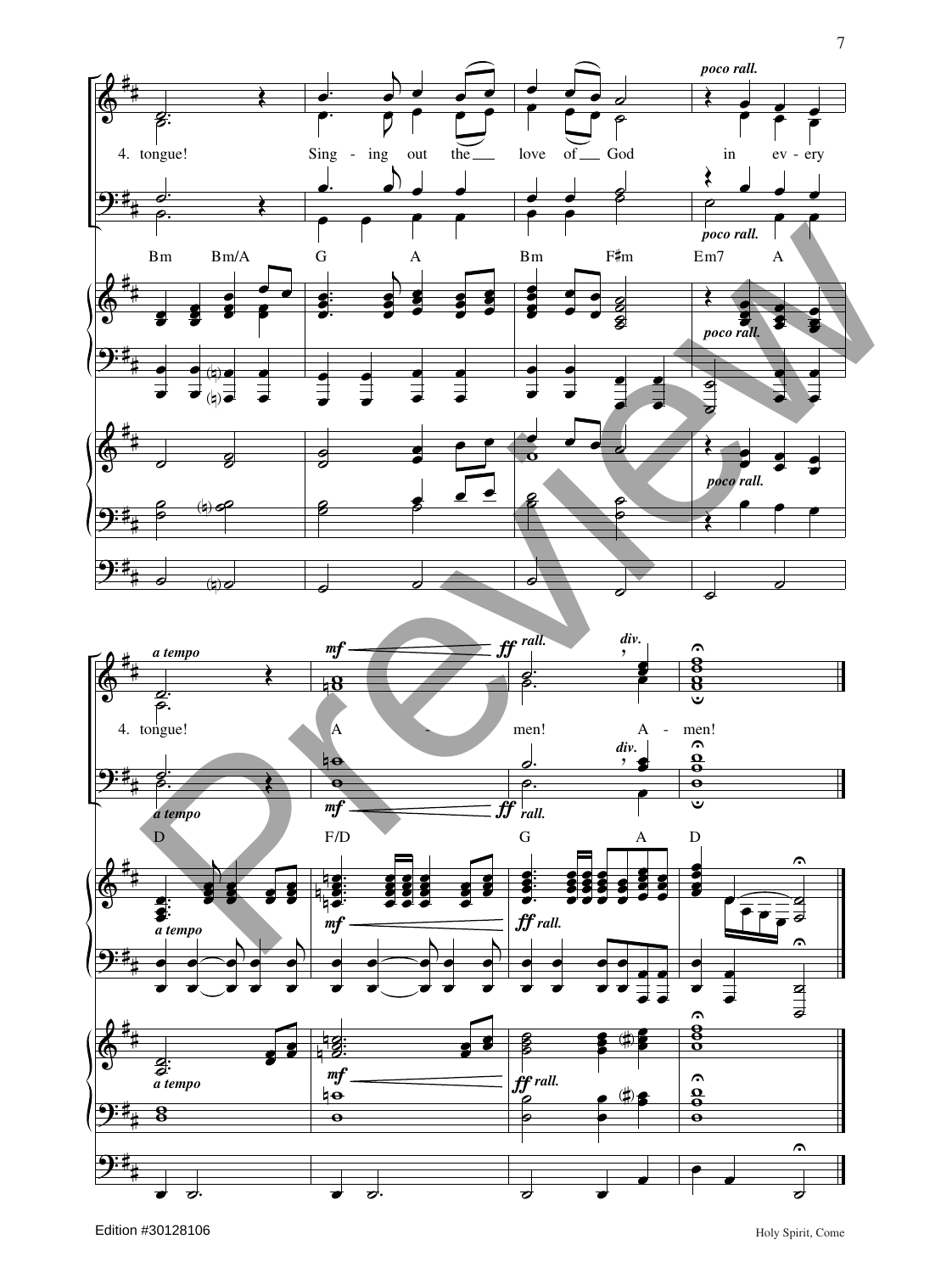

Text © 2012, Kate Bluett. Music © 2012, Kevin Keil (ASCAP).

Edition #30128106 Text and music published by OCP, 5536 NE Hassalo, Portland, OR 97213. All rights reserved.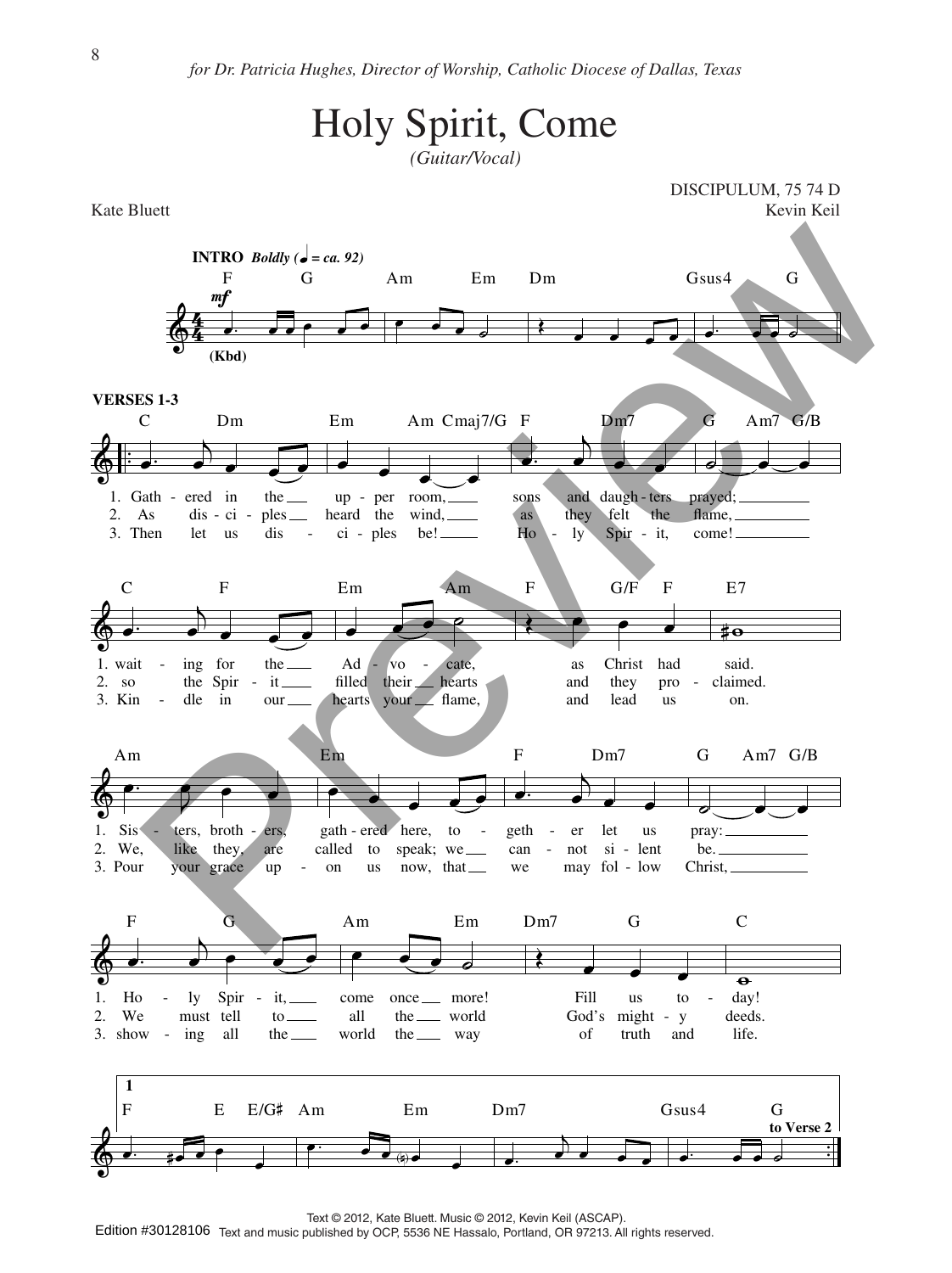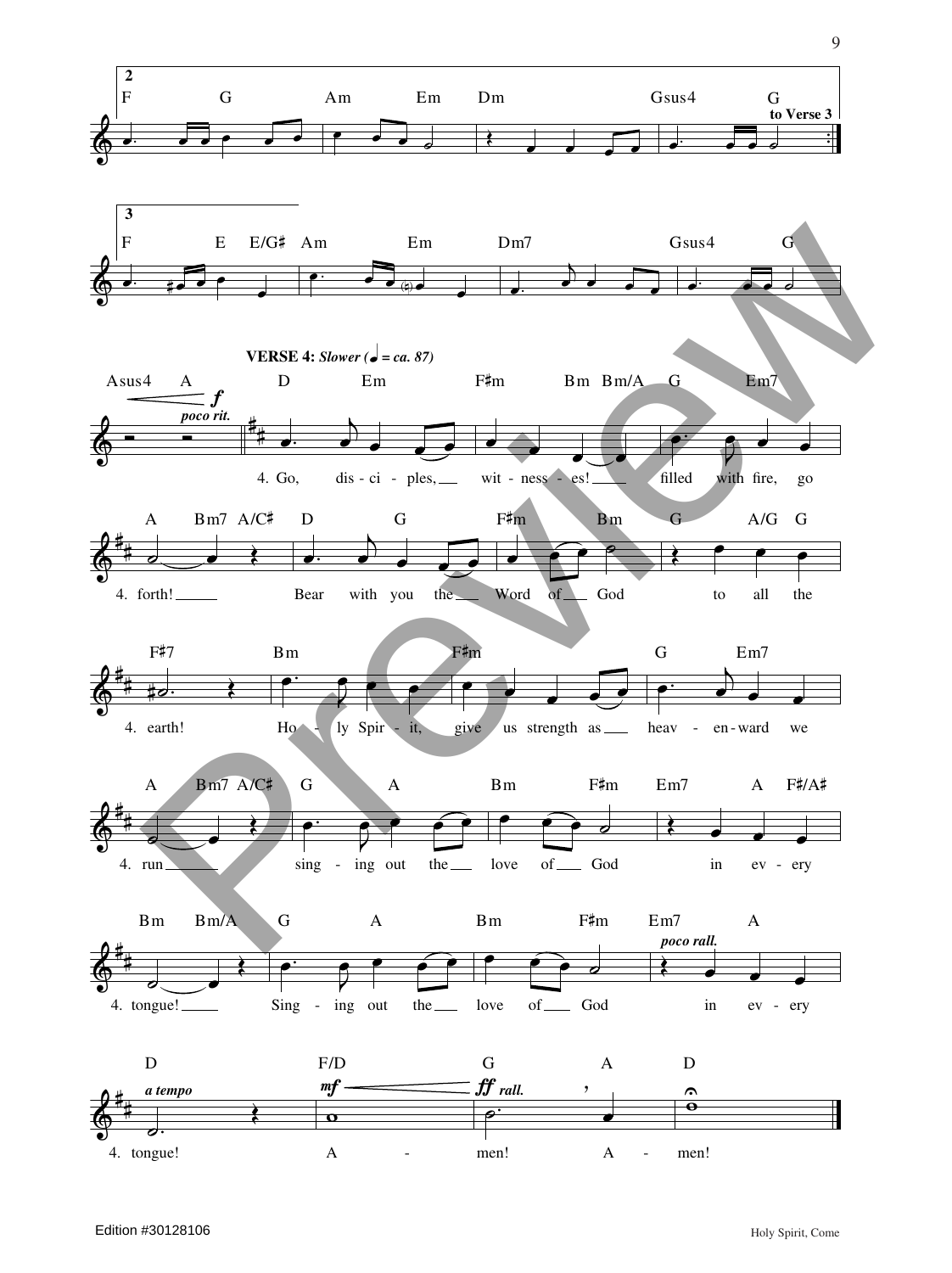## Holy Spirit, Come

DISCIPULUM









![](_page_8_Figure_7.jpeg)

![](_page_8_Figure_8.jpeg)

Edition #301285 0 612, Kevin Keil (ASCAP). Published by OCP, 5536 NE Hassalo, Portland, OR 97213. All rights reserved.

TRUMPET in  $B\not\vdash I \& II$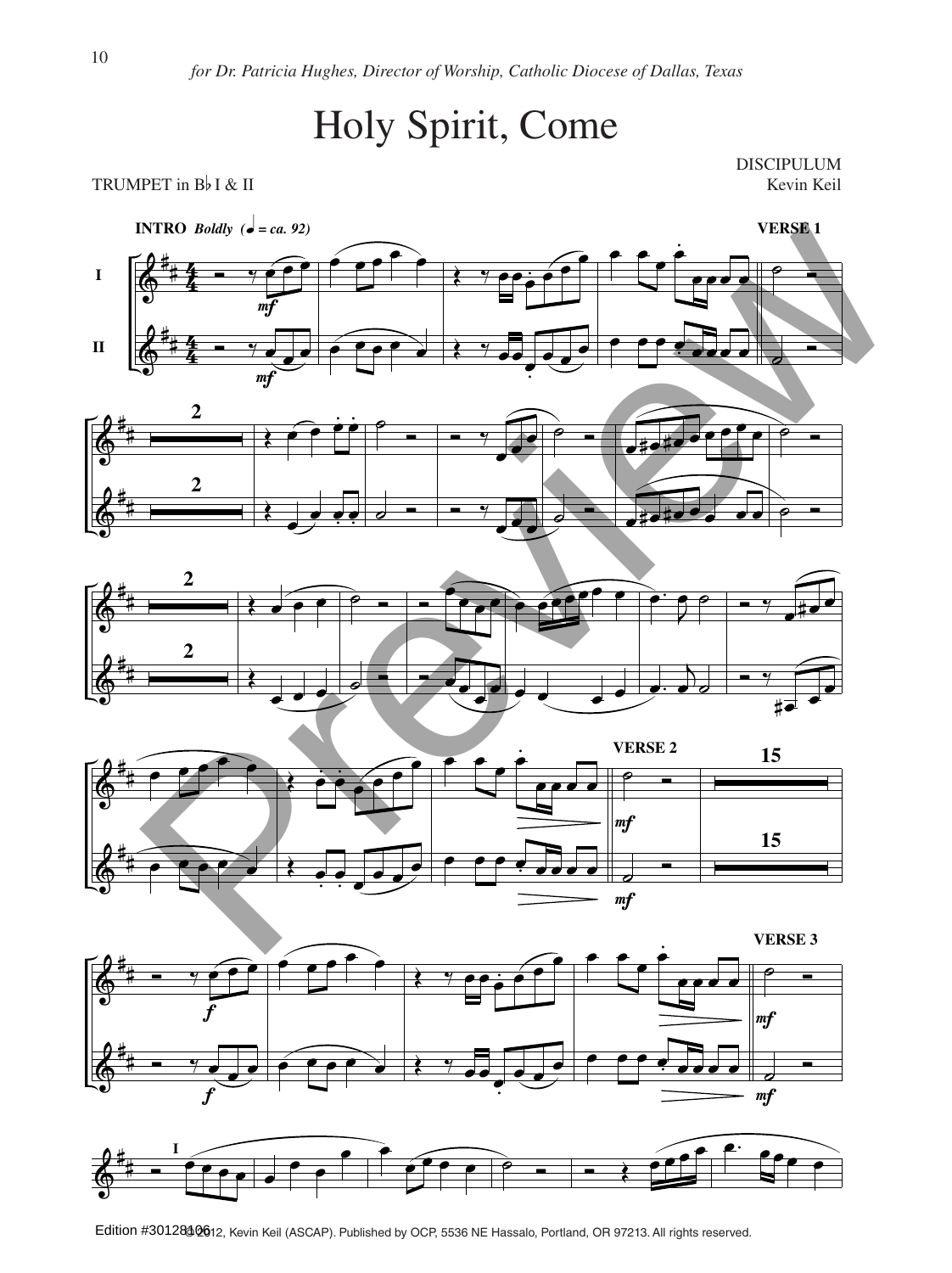![](_page_9_Figure_0.jpeg)

![](_page_9_Figure_1.jpeg)

![](_page_9_Figure_2.jpeg)

![](_page_9_Figure_3.jpeg)

![](_page_9_Figure_4.jpeg)

![](_page_9_Figure_5.jpeg)

![](_page_9_Figure_6.jpeg)